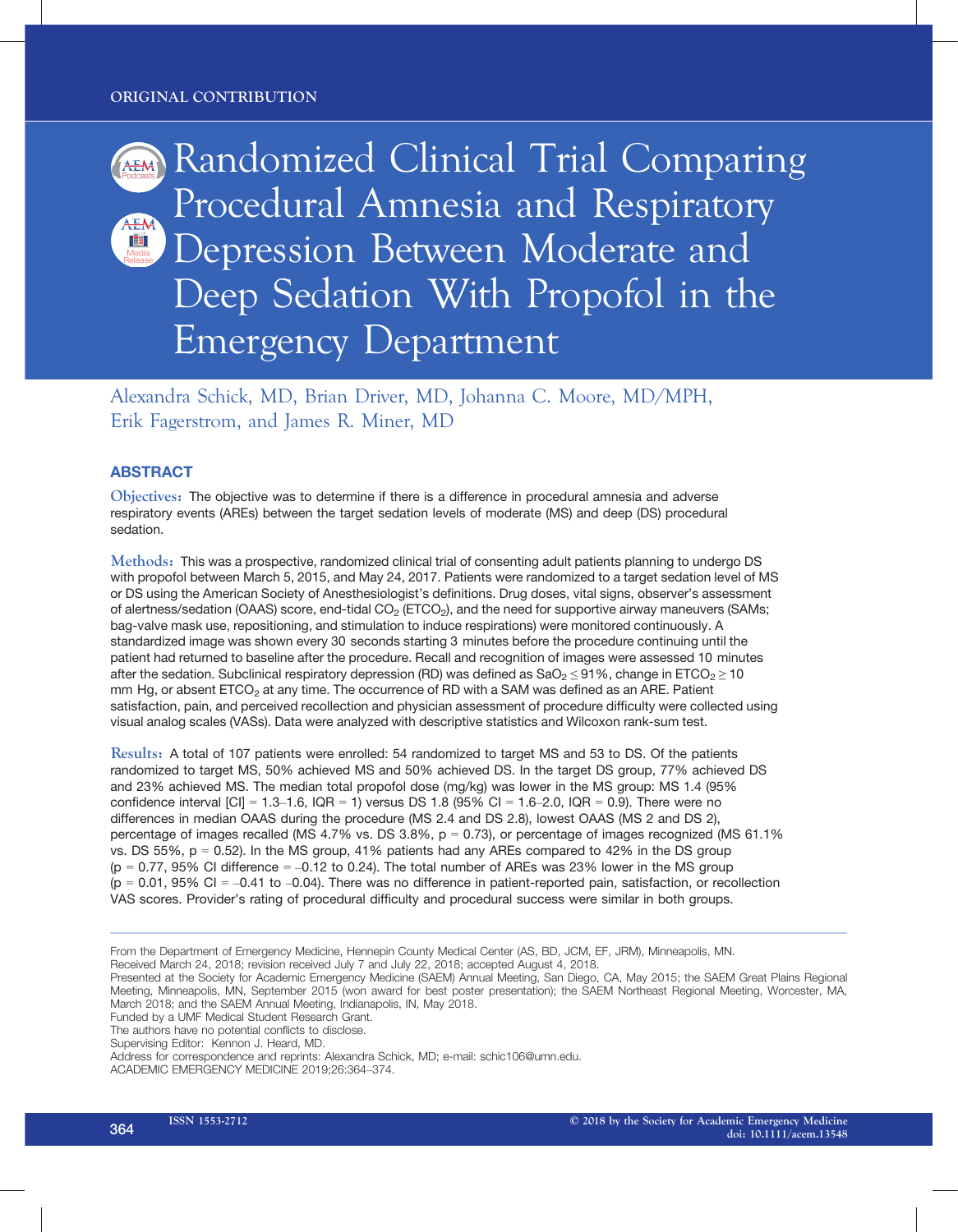Conclusions: Targeting MS or DS did not reliably result in the intended sedation level. Targeting MS, however, resulted in a lower rate of total AREs and fewer patients had multiple AREs with no difference in procedural recall. As seen in previous reports, patients who achieved MS had less AREs than those who achieved DS. Our study suggests that a target of MS provides adequate amnesia with less need for supportive airway interventions than a target level of DS, despite the fact that it often does not result in intended sedation level.

Deep procedural sedation (PS) with propofol for<br>painful procedures in the emergency department  $(ED)$  is well described.<sup>1</sup> Its use for MS has also been described.<sup>1,2</sup> The American Society of Anesthesiologists (ASA) defines MS as the ability to purposefully respond to a tactile or verbal stimuli throughout the sedation, and deep sedation (DS) as responding to painful stimuli.<sup>3</sup> Serious adverse events from propofol are well described but rare.<sup>4</sup> The more frequently occurring minor adverse events of subclinical respiratory depression (RD) and supportive airway maneuvers (SAM) are often used in research to compare agents and protocols, with the assumption that their occurrence is sometimes associated with serious adverse events.5,6 Deeper levels of sedation have been associated with more frequent cardiorespiratory adverse events, but are typically associated with less recall and improved procedural facilitation.<sup>7–9</sup> Lighter levels of sedation could lead to inadequate amnesia during portions of the procedure. A safe sedation goal is to choose the lightest level of sedation that leads to procedural amnesia and allows the procedure to be completed effectively without causing adverse cardiorespiratory effects.<sup>1</sup>

Prior studies of memory formation during PS have utilized visual analog scale (VAS) scores of the patients' perceived procedural recall and verbal prompt recall.<sup>2,10</sup> However, it has been noted that patients tend to have more precise measures of recall with pictures compared to words.<sup>11</sup> Visual memory prompts also allow for the use of a multiple-choice recognition test after sedation; thus with use of this method, evidence of memory formation can more accurately and precisely be detected than by using free recall alone.<sup>12</sup> A visual prompt memory assessment consisting of a set of standardized images was developed prior to this study and tested against a previously used verbal prompt memory assessment. When patients were given both verbal and visual prompts prior to sedation, patients could recall 59% more visual prompts than verbal prompts and recognized 98% of the images presented to them.<sup>12</sup> Because of these findings, the visual memory test was used in this study to detect amnesia during sedation.

These sedation levels of moderate and deep were developed as crude measures of the risk of ventilatory compromise, based on the fact that ventilatory changes appeared to be more common when DS was achieved than when MS was achieved. Although the achievement of MS and DS are common in the ED and their safety are well described, the differences in the safety and effectiveness of using these two sedation level goals as predetermined target sedation levels, and their effect on the outcome of sedation procedures has not been extensively compared.

The objective of this study was to determine whether assigning a target sedation level of MS or DS resulted in a difference in procedural amnesia and adverse respiratory events (AREs) between the sedation targets of MS and DS. Our hypothesis is that targeting MS would lead to a 25% decrease in AREs without affecting procedural amnesia. secondary outcomes included the achieved sedation level; differences in the need for SAMs; the dosage of propofol used to achieve the sedation target; the provider's perceived procedural difficulty; and patient's perception of pain, recall, and satisfaction with the procedure.

## **METHODS**

### Study Design

This was a prospective, randomized clinical trial of adults ED patients undergoing PS using propofol. Patients were enrolled between March 5, 2015, and May 24, 2017. Patients were randomized to have the treating physician target a level of MS or DS. The hospital's institutional review board approved the study, and all patients provided written informed consent. This trial was registered with ClinicalTrials.gov (NCT00997321).

## Study Setting and Population

The study was performed in the ED at an urban county hospital with approximately 110,000 annual ED visits. Patients were eligible for enrollment if they were  $\geq$ 18 years of age, were to undergo DS for any reason using propofol, and had an ASA physical status level of 1 or 2.<sup>13</sup> Patients were excluded from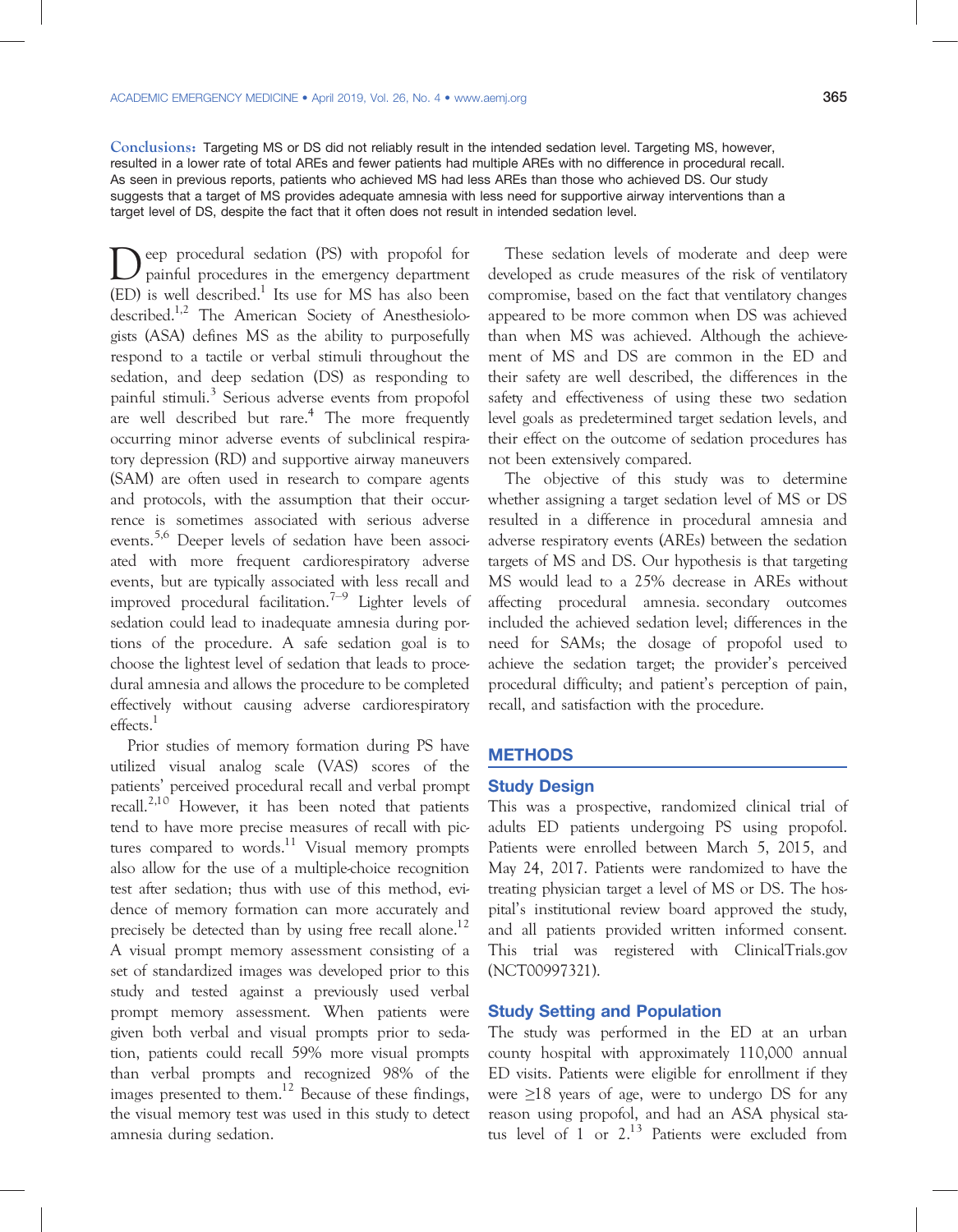enrollment if they were unable to give informed consent in English, pregnant, incarcerated, or clinically intoxicated. Eligible patients were approached by a trained research associate (RA), who were present in the ED 24 hours per day. Prior to enrollment, patients provided written informed consent.

## Study Protocol

Patients experiencing pain prior to the PS were treated with intravenous (IV) morphine (0.1 mg/kg IV followed by 0.05 mg/kg IV every 10 minutes as needed/ tolerated for pain relief) as soon as possible in their treatment and at least 20 minutes prior to their sedation procedure. Patients were placed on cardiac, blood pressure, pulse oximeter, and nasal end-tidal  $CO<sub>2</sub>$  $(ETCO<sub>2</sub>)$  monitors. The  $ETCO<sub>2</sub>$  monitor (Capnocheck Plus, Smiths Medical BCI) displays a numerical value continuously with a waveform. Supplemental facemask oxygen was applied according to standard protocol for PS in the ED.

The randomization order was determined by a computer-generated random number. Sequentially numbered sealed envelopes contained the group assignment. After enrollment, an RA opened the next envelope and disclosed the randomization allocation to the physician, which instructed them to target the sedation level to moderate or deep. The patient was blinded to the sedation target level. Two physicians were present for each enrollment, one to complete the procedure and one to perform the sedation. The dosage of propofol used to achieve the assigned target sedation level was at the discretion of the sedating physician.

# Outcome Measures

Before the start of the procedure, baseline vital signs were recorded. Heart rate, pulse oximetry, blood pressure, and  $ETCO<sub>2</sub>$  were monitored continuously starting 3 minutes prior to the procedure and continuing until the patient had regained their baseline mental status after the procedure. The lowest value was recorded every 30 seconds. We continuously monitored for any SAMs, which were defined as any use of airway adjuncts such as a bag-valve mask apparatus, airway repositioning such as a jaw thrust, the use of an oral airway or nasal trumpet to improve ventilation, and any stimulation to induce respirations such as a sternal rub or glabellar tap.14 The observer's assessment of alertness/sedation (OAAS) score was recorded every 30 seconds (Figure 1). The occurrence of any SAM and any loss of the

| <b>Responsiveness</b>                                      | Score |
|------------------------------------------------------------|-------|
| Responds readily to name spoken in normal tone             | 5     |
| Lethargic response to name spoken in normal tone           |       |
| Responds only after name is called loudly or<br>repeatedly | 3     |
| Responds only after mild prodding or shaking               |       |
| Does not respond to mild prodding or shaking               |       |

Figure 1. Observer's assessment of alertness/sedation score.

 $ETCO<sub>2</sub>$  waveform (evidence of airway obstruction or apnea) was recorded.<sup>9,13-18</sup>

Beginning 3 minutes prior to the procedure, RAs presented visual prompts every 30 seconds from a standardized visual memory assessment tool and asked the patient to verbally state what the visual prompt represented. The patient's ability to describe the visual prompt were recorded after each presentation. RAs showed visual prompts until the patient returned to their baseline mental status after the procedure. If the patient's eyes were closed when the image was presented, the RAs called the patient's name several times to attempt to have the patient open his or her eyes and recorded whether the patient opened their eyes to look at the prompt. Ten minutes after their return to baseline mental status, patients were given 2 minutes to state all remembered visual prompts, and then a multiple-choice image recognition test was completed. Each question on the multiple-choice test included a visual prompt that was presented to the patient alongside two other similar black and white images not shown to the patient.

After the procedure, the physician completed a standardized data collection sheet to describe any complications encountered, including, but not limited to increased supplemental oxygen, aspiration, transfer to higher level of care after procedure, arrhythmias, hypotension (<90 mm Hg or decrease of >20% from baseline), bag-mask ventilation use, and loss of protective airway reflexes. Physicians were also asked to report whether the achieved level of sedation was moderate or deep. Physician assessment of procedure difficulty and patient satisfaction, pain, and perceived patient recollection were collected using 100-mm VAS.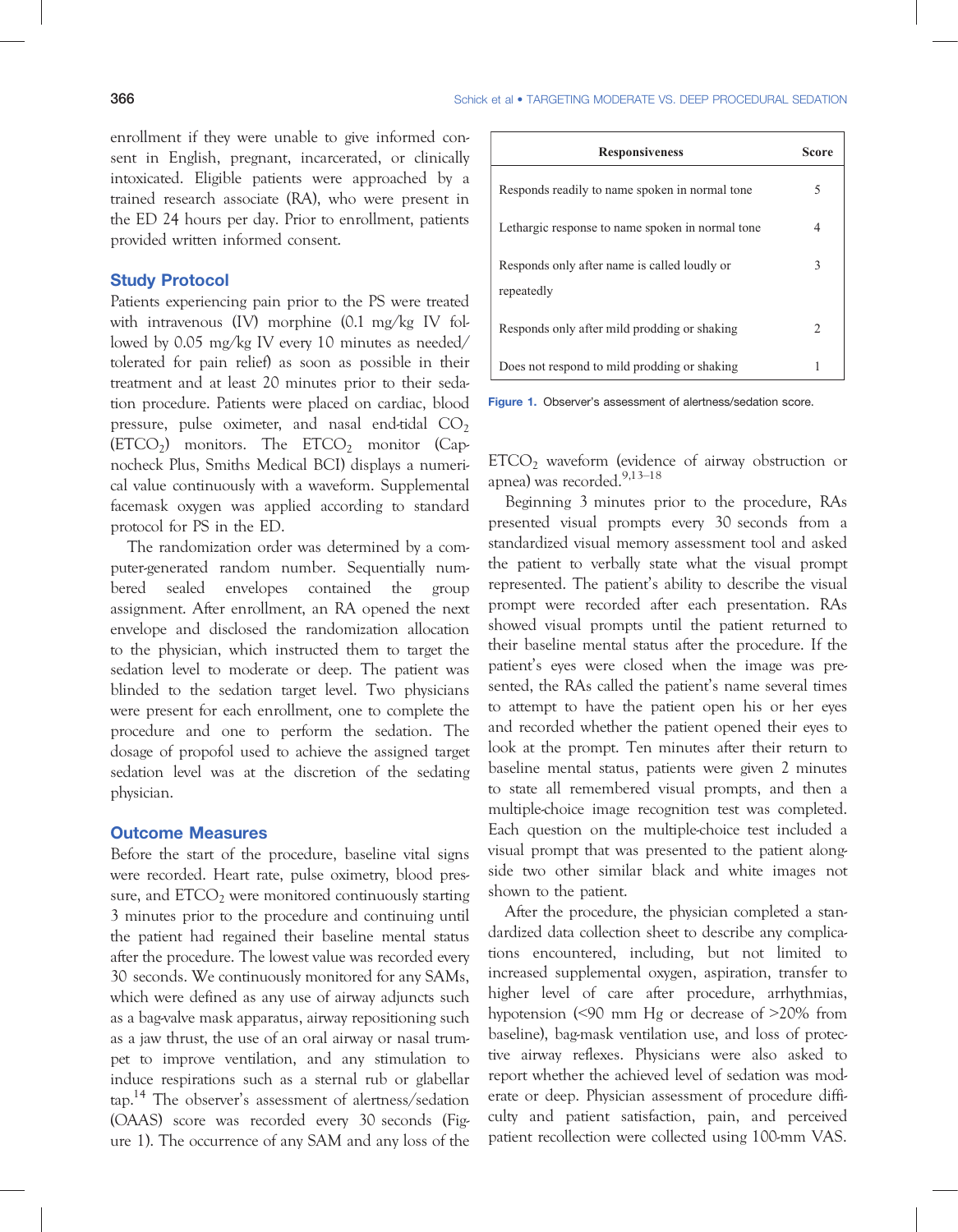We calculated the procedure duration, the recovery time (from procedure completion until return to baseline mental status), sedation duration, total amount of propofol given, lowest OAAS score, mean OAAS score during the procedure, and highest and lowest vital sign measurements. Research assistants also recorded any prompts that patients were able to recall and recorded the patients' answers to the multiplechoice recognition test. The onset of amnesia was defined as when patients stopped answering questions correctly on the multiple-choice quiz or the last image freely recalled prior to propofol, whichever was closer to the dose of propofol. The end of the amnestic period was defined as the next time a patient was able to correctly answer three sequential multiple-choice questions or was able to freely recall an image after the initial propofol dose.

Our primary outcome was the proportion of patients that experienced AREs. AREs were defined as the occurrence of one or more clinical features of RD combined with one or more associated SAMs.<sup>5</sup> Clinical features of RD included an oxygen saturation of  $\leq$ 91%, a change from baseline ETCO<sub>2</sub> of  $\geq$ 10 mm Hg, or a loss of  $ETCO<sub>2</sub>$  waveform (either from central apnea or from upper airway obstruction). These criteria have been used in prior studies of PS to detect evidence of RD.<sup>5,17,19–21</sup>

Secondary outcomes included procedural amnesia; lowest OAAS during the procedure; incidence of retrograde amnesia; patient VAS scores for recall, pain,

and satisfaction; procedure success; physician procedure difficulty VAS scores; and incidence of adverse outcomes (hypotension, arrhythmia, aspiration, etc.).

#### Data Analysis

Data were entered into Excel (Microsoft Corp.) for analysis. The data were analyzed with descriptive statistics when appropriate. The rate of image recall and recognition between the groups; the occurrence rate of AREs, SAMs, and RD; the rate that patients' achieved the target sedation depth; VAS scores; and the propofol dosage used were tested for equality with the Wilcoxon rank sum test. To detect a 25% difference in the proportion of patients experiencing an ARE (estimated to be 41% at baseline based on prior literature<sup>5</sup>), with an alpha of 0.05 and a beta of 0.2 (80% power), power analysis indicated that 50 patients per group were required.

## RESULTS

We enrolled 116 patients of the 1103 screened patients (Figure 2). Forty-eight patients were eligible for the study but not approached for enrollment by a RA. Nine patients were excluded from data analysis (four patients did not undergo sedation after enrollment, one patient left the ED prior to the procedure, two patients withdrew from study, one patient was unable to see the visual prompts, and one protocol violation). The protocol violation occurred when a

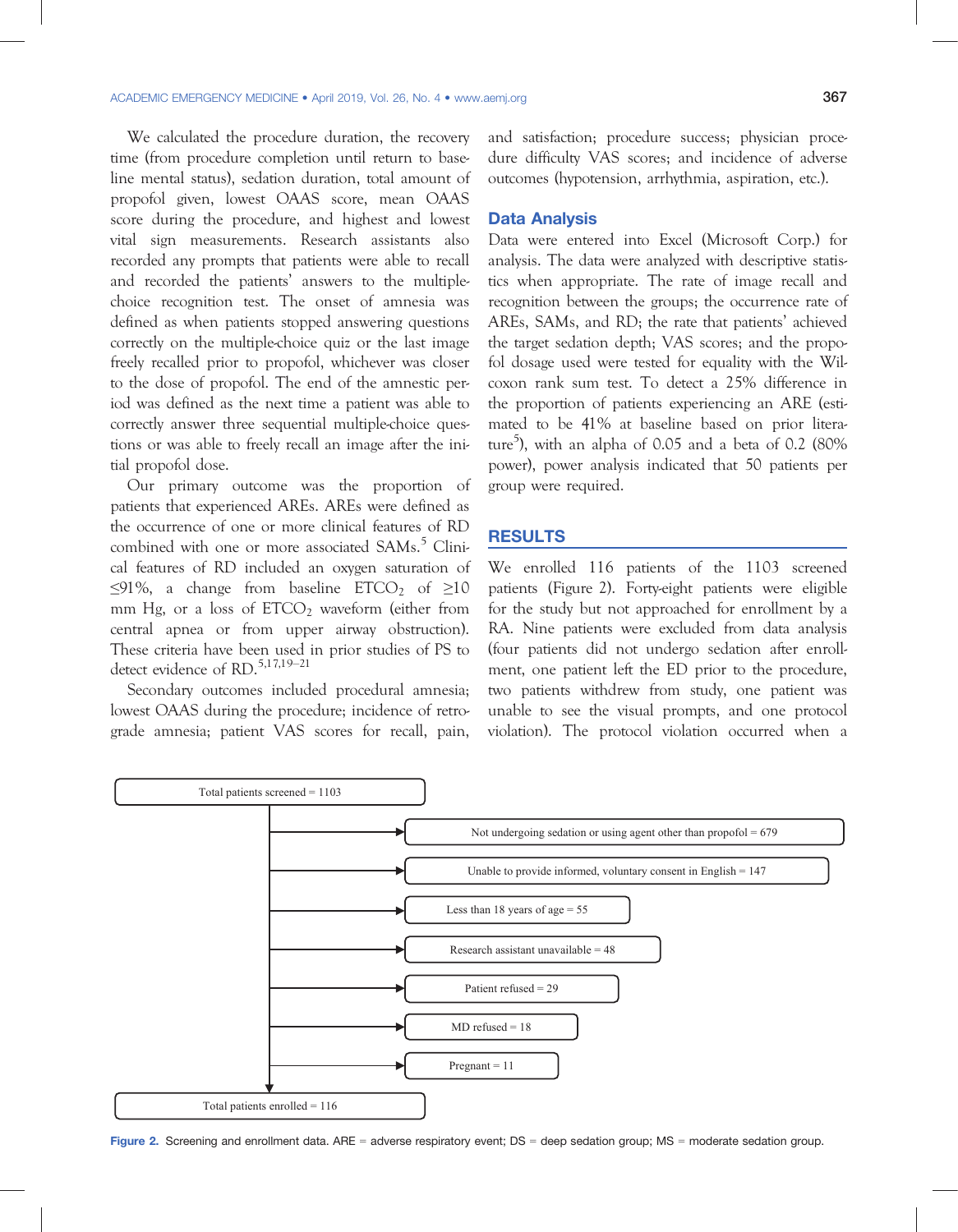research assistant enrolled the patient but was not available to collect data during the sedation. A total of 54 patients were randomized to a target of MS and 53 patients to a target of DS. No significant adverse events occurred (arrhythmias, intubation, aspiration, transfer to higher level of care).

The baseline characteristics, propofol dosing, and procedures performed are summarized in Table 1. The randomization groups did not differ significantly in size or in baseline characteristics. The median initial dose of propofol did not significantly differ between randomization groups ( $p = 0.09$ ), but the median total dose of propofol used for the entire sedation did ( $p = 0.03$ ).

Patient outcomes by randomization group are summarized in Table 2. In the MS group, 21 of 54 (41%) patients had an ARE compared to 24 of 53 (42%) in the DS group ( $p = 0.77$ ). However, there were 23% more total AREs in the DS group  $(p = 0.01)$  and 17% more patients had more than one ARE during the sedation in the DS group  $(p = 0.03)$ . All SAMs were associated with clinical evidence of RD. There was no difference in the dose of propofol given to those patients that had an ARE versus those that did not. The median propofol dosage for each randomization group and separated by the number of AREs is summarized in Figure 3. The individual propofol doses given for each patient in the study categorized by number of AREs is displayed in Figure 4.

A total of 71 SAMs were performed on patients. Eight patients required bag-mask ventilation: two of 54 in the MS group and six of 53 in the DS group  $(p = 0.13)$ . One of these patients required manual ventilation for 7.5 minutes (propofol dose 2.8 mg/kg); the remainder required less than 60 seconds of bagmask ventilation. The mean propofol dose for these patients was 1.1 mg/kg and the mean weight was 81 kg. A total of 32 patients required airway repositioning: 14 in the MS group compared to 18 in the DS group ( $p = 0.37$ ). Physical stimulation occurred 31 times: 14 in the MS group and 17 in the DS group  $(p = 0.47)$ .

Based on our established criteria for RD, 70% of patients in the MS group and 64% of patients in the DS group experienced RD. Of those patients, 40 of 73 (54%) had an isolated change in  $ETCO<sub>2</sub> \ge 10$ without hypoxia or loss of waveform. Five patients (7%) had isolated hypoxia, six patients (8%) had hypoxia and change in ETCO<sub>2</sub>  $\geq$  10, 24 patients (32%) had loss of  $ETCO<sub>2</sub>$  waveform without hypoxia, and two patients (3%) had loss of waveform and hypoxia. Of the patients who met criteria for RD, most had change in  $ETCO<sub>2</sub> \ge 10$  except for four in the MS group (7%) and three in the DS group (6%). There was no difference the randomization groups in terms of RD or loss of  $ETCO<sub>2</sub>$  waveform between the randomization groups. No patient had an oxygen saturation < 92% for longer than 60 seconds.

| × | . | ۰. |  |
|---|---|----|--|

Baseline Characteristics by Randomization Group

| Characteristic                                                        | $MS (n = 54)$                     | DS ( $n = 53$ )                   |
|-----------------------------------------------------------------------|-----------------------------------|-----------------------------------|
| Age (years)                                                           | 41.5 (18-78, 27)                  | $39(20 - 73, 25)$                 |
| Male sex $(\%)$                                                       | 45.3                              | 52.8                              |
| Weight (kg)                                                           | $90(54-167, 24)$                  | 81.6 (49–127, 28)                 |
| Initial sBP (mm Hg)                                                   | 136 (95-175, 37)                  | 135 (94-182, 27)                  |
| Initial heart rate                                                    | 83 (55-137, 19)                   | 86.5 (53-140, 21)                 |
| Initial $ETCO2$                                                       | $40(18 - 50, 6)$                  | $37(20-48, 6)$                    |
| Initial propofol dose (mg/kg)                                         | $0.96$ (0.8-0.9, 0.5-1.5, 0.2)    | $0.99$ (0.9-1.0, 0.5-1.7, 0.1)    |
| Total number of doses given                                           | $2.5$ ( $2.3-3.1$ , $1-9$ , 1)    | $3.0$ (2.7–3.9, 1–11, 2)          |
| Total propofol dose (mg/kg), $p = 0.029$                              | $1.4$ (1.4–1.7, 0.7–3.8, 1.0)     | 1.8 $(1.7-2.2, 0.9-5.0, 0.9)$     |
| Abscess incision and drainage performed                               | 18(33)                            | 18 (34)                           |
| Orthopedic reduction performed                                        | 30(55)                            | 33 (63)                           |
| Cardioversion performed                                               | 3(6)                              | 1(2)                              |
| Other procedure performed (i.e., wound care,<br>foreign body removal) | 3(6)                              | 1(2)                              |
| Image recall BP (median %)                                            | 39.5 (31.0–47.9, range 0–100, 32) | 44.4 (34.5–54.3, range 0–100, 47) |
| Image test percentage correct BP                                      | 100 (94.9–100, 16.7–100, 6)       | 100 (94.1 $-100$ , 0 $-100$ , 2)  |

Data are reported as median (range, IQR), (95% CI, range, IQR), or median (% of total) unless otherwise specified. The difference between the randomization groups was not significant unless noted above.

 $BP =$  before propofol;  $DS =$  deep sedation;  $MS =$  moderate sedation;  $sBP =$  systolic blood pressure.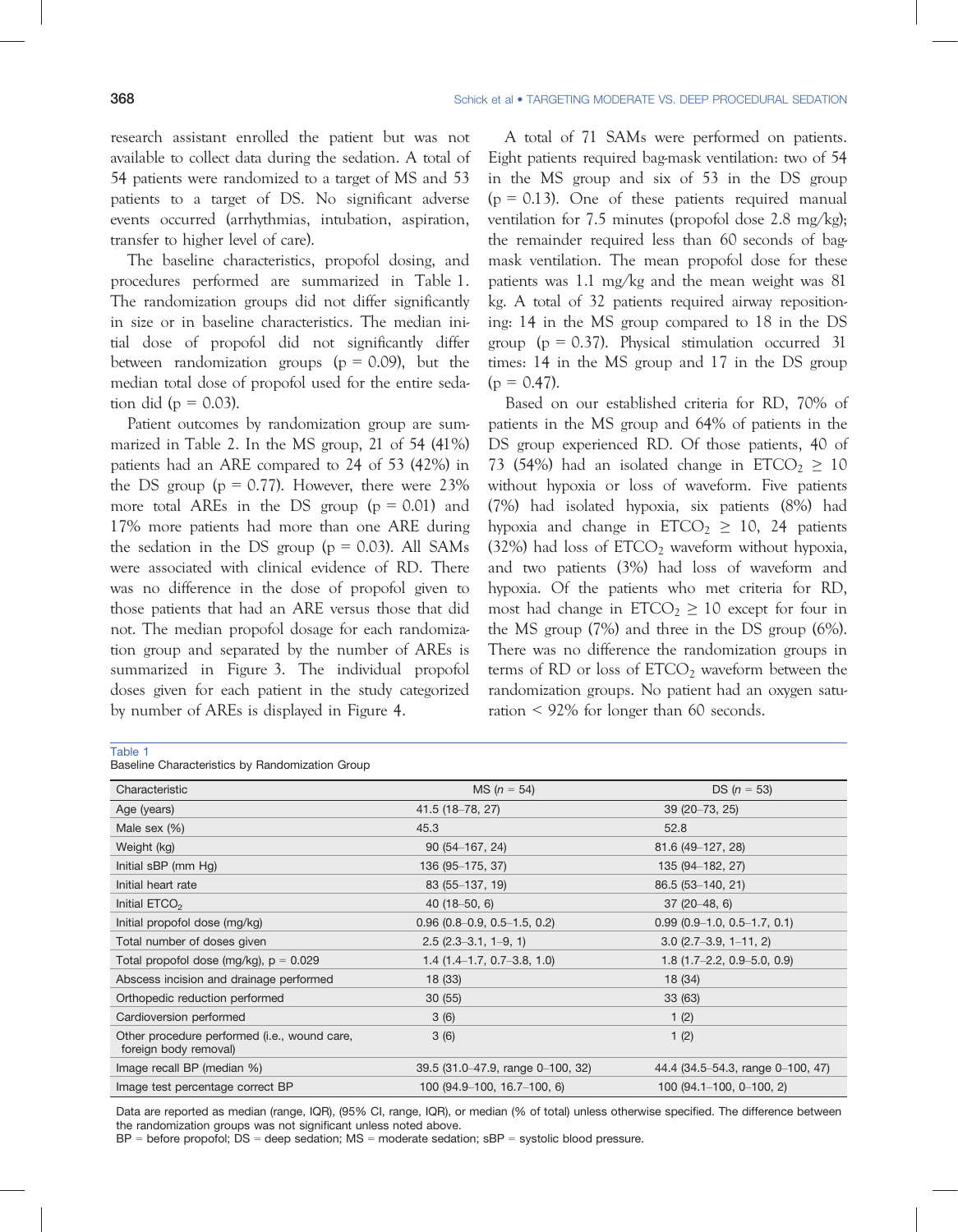#### Table 2

Results Summarized by Randomization Group

| Outcome                                                       | MS $(n = 54)$                   | DS $(n = 53)$                  | p-value, (difference in<br>proportion, 95% CI) |
|---------------------------------------------------------------|---------------------------------|--------------------------------|------------------------------------------------|
| Need for one airway intervention                              | 21(39)                          | 24 (45)                        | $0.94$ (0.06, $-0.11$ to 0.24)                 |
| Need for $> 1$ airway intervention                            | 6(11)                           | 15(28)                         | 0.025 (0.17, 0.02 to 0.32)                     |
| Total airway maneuvers                                        | 29                              | 41                             | $0.01$ (0.24, 0.05 to 0.39)                    |
| Need to use bag-valve mask                                    | 2(3.7)                          | 6(11.3)                        | $0.13$ (0.08, $-0.03$ to 0.19)                 |
| ETCO <sub>2</sub> waveform absence                            | 12(22)                          | 14(26)                         | $0.71$ (0.04, $-0.12$ to 0.20)                 |
| Hypoxia (SaO <sub>2</sub> $\leq$ 91%)                         | 7(13)                           | 7(13)                          | $0.98$ (0, $-0.13$ to 0.13)                    |
| Subclinical RD                                                | 38 (70)                         | 34 (64)                        | $0.57$ (0.06, $-0.11$ to 0.23)                 |
| Decrease in sBP (%)                                           | $9.0(7.8-13.2, 0-34, 16)$       | $8.9(7.4-13.2, 0-47, 13)$      | 0.78                                           |
| Hypotension (sBP $<$ 90 or decrease<br>of >20% from baseline) | 11(20)                          | 7(13.2)                        | 0.52                                           |
| <b>OAAS</b> nadir                                             | $2(1.8-2.2, 1-4, 1)$            | $2(1.7-2.3, 1-4, 1)$           | 0.96                                           |
| OAAS mean during procedure                                    | $2.4$ (2.1–2.7, 1–5, 1)         | $2.8$ (2.4–3.1, 1–4.9, 1)      | 0.13                                           |
| Achieved target sedation level                                | 27(50)                          | 41 (77)                        | $0.02$ (0.25, 0.06 to 0.41)                    |
| Time to return to baseline (min)                              | $13(11.5-14.5, 4-30, 5)$        | $12.5(10.5-14.5, 6.5-39, 7)$   | 0.87                                           |
| Procedure successful                                          | 52 (96)                         | 52 (98)                        | 0.76 (0.04, $-0.04$ to 0.12                    |
| Duration of procedure (min)                                   | $6(5.0 - 7.0, 0.5 - 17.5, 5.5)$ | $7.5$ (5.9–9.1, 0.5–34.5, 5.1) | 0.07                                           |
| Patient pain VAS score (cm)                                   | $0.02(0.0-0.1)$                 | $0.02(0.0-0.1)$                | 0.48                                           |
| Patient perceived recall VAS score (cm)                       | $0.1(0.0-0.2)$                  | $0.1(0.0-0.2)$                 | 0.47                                           |
| Patient satisfaction VAS score (cm)                           | $0.02(0.0-0.1)$                 | $0.03(0.0-0.1)$                | 0.72                                           |
| Procedure difficulty VAS score (cm)                           | $0.13(0.1 - 0.2)$               | $0.16(0.1 - 0.2)$              | 0.65                                           |

Data are reported as n (%), median (95% CI, range, IQR), or median (95% CI).

 $DS =$  deep sedation;  $ETCO_2 =$  end-tidal  $CO_2$ ;  $MS =$  moderate sedation;  $OAAS =$  observer's assessment of alertness/sedation; RD = respiratory depression;  $sBP =$  systolic blood pressure;  $VAS =$  visual analog scale.



Figure 3. Median initial and total propofol dose by randomization group separated by number of AREs. (\*p < 0.05). ARE = adverse respiratory event;  $DS = deep$  sedation group;  $MS =$  moderate sedation group.

All of the patients were successfully sedated to a moderate or deep level of sedation. Only 50% assigned to MS achieved the targeted sedation depth (remainder achieved DS) and 77% assigned to DS achieved DS with the remainder achieving MS  $(p = 0.02)$ . There was no significant difference in patient pain, perceived recall, or satisfaction. Providers did not rate the procedure as more difficult and there was no difference in procedural success rate. Return to baseline mental status was 13 minutes (95% confidence interval  $\text{[CI]} = 11.5 \text{--} 14.5$  minutes) for the MS group and 12.5 minutes  $(95\% \text{ CI} = 10.5-14.5 \text{ min}$ utes) for the DS group.

Differences in image prompt recall and recognition are summarized in Table 3. Baseline memory as tested by preprocedural prompt recall and recognition did not differ between randomization groups (Table 1). All patients were able to recall at least one image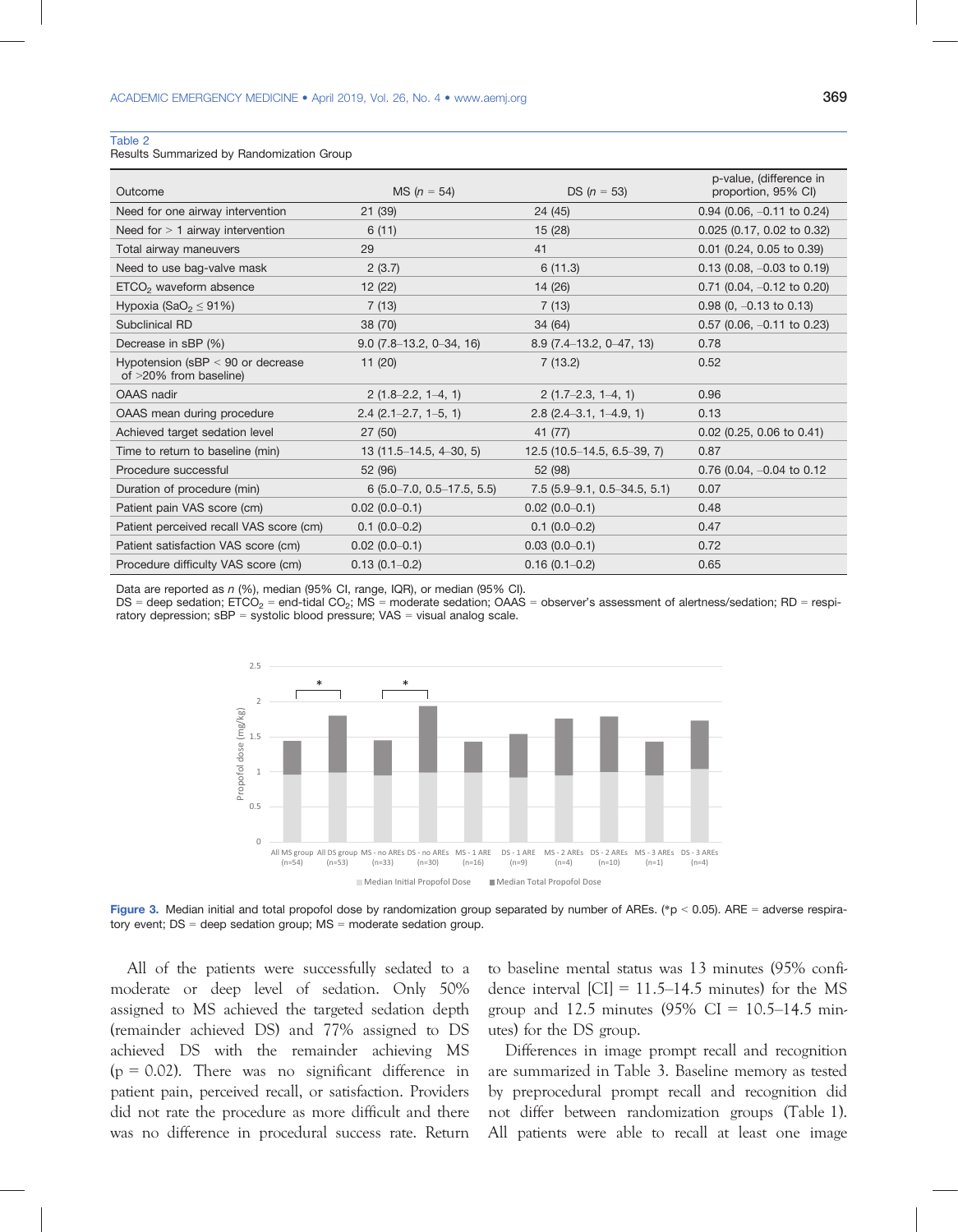

Figure 4. Individual patient initial and total propofol dose by randomization group and number of AREs. ARE = adverse respiratory event;  $DS = deep$  sedation group;  $MS =$  moderate sedation group.

presented to them prior to propofol administration. Thirty-two patients (30%) did not recall any images after propofol (MS group 15/54 [30%] and DS 17/53 [32%],  $p = 0.72$ ). There were no significant differences between the MS and DS group in the ability of patients to recall or recognize images presented during the procedure or the duration of the sedation. The duration of amnesia using image recall and image recognition was calculated. After the last dose of propofol, patients did not recall an image for a median of 8.3 minutes in the MS group  $(95\% \text{ CI} = 7.2-9.3)$  and 6 minutes in the DS group (95% CI = 4.3–7.7). Amnesia resolution was detected sooner using the multiple-choice test compared free image recall (5.5 minutes vs. 7.2 minutes,  $p = 0.03$ ). In total, 41 patients had some detectable

memory formation during the procedure (18 in MS group and 23 in DS group). Of those who had recall or recognition of images during the procedure, 12% had higher recall VAS scores ( $p = 0.04$ ), higher OAAS during the procedure (3 vs. 2.3,  $p < 0.001$ ), and longer procedures (8.5 minutes vs. 6 minutes,  $p = 0.004$ ) and were less likely to achieve DS ( $p = 0.01$ ). Thirty-two patients had at least 1 minute of retrograde amnesia prior to the first dose of propofol. There was no difference in the randomization group, achieved sedation level, initial or total propofol dosage, number of propofol doses, patient weight, or procedure duration between those who did and did not have retrograde amnesia.

Respiratory depression, rate of AREs, and amnesia were compared by the achieved level of sedation in

| Procedural Amnesia Results                                                  |                                |                                |         |
|-----------------------------------------------------------------------------|--------------------------------|--------------------------------|---------|
| Result                                                                      | $MS (n = 54)$                  | $DS (n = 53)$                  | p-value |
| Image recall sum $(n)$                                                      | 6 (4.9 to 7.1, 4)              | 6 (4.2 to 7.8, 5)              | 0.91    |
| Image recall AP (%)                                                         | 4.7 $(2.9 \text{ to } 6.5, 8)$ | 3.8 (1.0 to 6.6 8)             | 0.73    |
| Time from last recall BP to propofol dose (min)                             | 1 $(0.4 \text{ to } 1.6, 1.5)$ | $0.5$ (0.2 to 0.8, 1.5)        | 0.10    |
| Time from first propofol dose to next recall (min)                          | 9 (7.4 to 10.6, 4)             | 8 (5.8 to 10.2, 8)             | 0.18    |
| Time from last propofol dose to next recall (min)                           | 8.3 (7.2 to 9.3, 5)            | 6 (4.3 to 7.7, 9)              | 0.08    |
| Image test correct AP (%)                                                   | 55 (49.7 to 60.3, 21)          | 52.4 (46.7 to 58.0, 21)        | 0.92    |
| Image test correct AP with eyes open (%)                                    | 61.1 (55.0 to 67.2, 32)        | 55 (48.5 to 61.5, 26)          | 0.52    |
| Image test correct of described prompts AP (%)                              | 64.7 (57.7 to 71.7, 38)        | 62.5 (55.7 to 69.3, 26)        | 0.81    |
| Patients with recall of image during procedure                              | 4(8.9)                         | 6(15)                          | 0.61    |
| Patients with recognition of $>$ 3 sequential images during the procedure   | 17(33)                         | 22(40.7)                       | 0.25    |
| Time from last stretch of 3 correct answers and initial propofol dose (min) | $0.0$ (-0.3 to 0.3, 0)         | $0.0$ (-0.1 to 0.1,0)          | 0.66    |
| Time from last propofol to next stretch of 3 correct (min)                  | 5.3 (4.7 to 7.1, 5.2)          | 5.0 $(4.1 \text{ to } 6.1, 4)$ | 0.44    |

Data are reported as median (95% CI, IQR) or n (%)

 $AP =$  after propofol;  $BP =$  before propofol;  $DS =$  deep sedation;  $MS =$  moderate sedation.

Table 3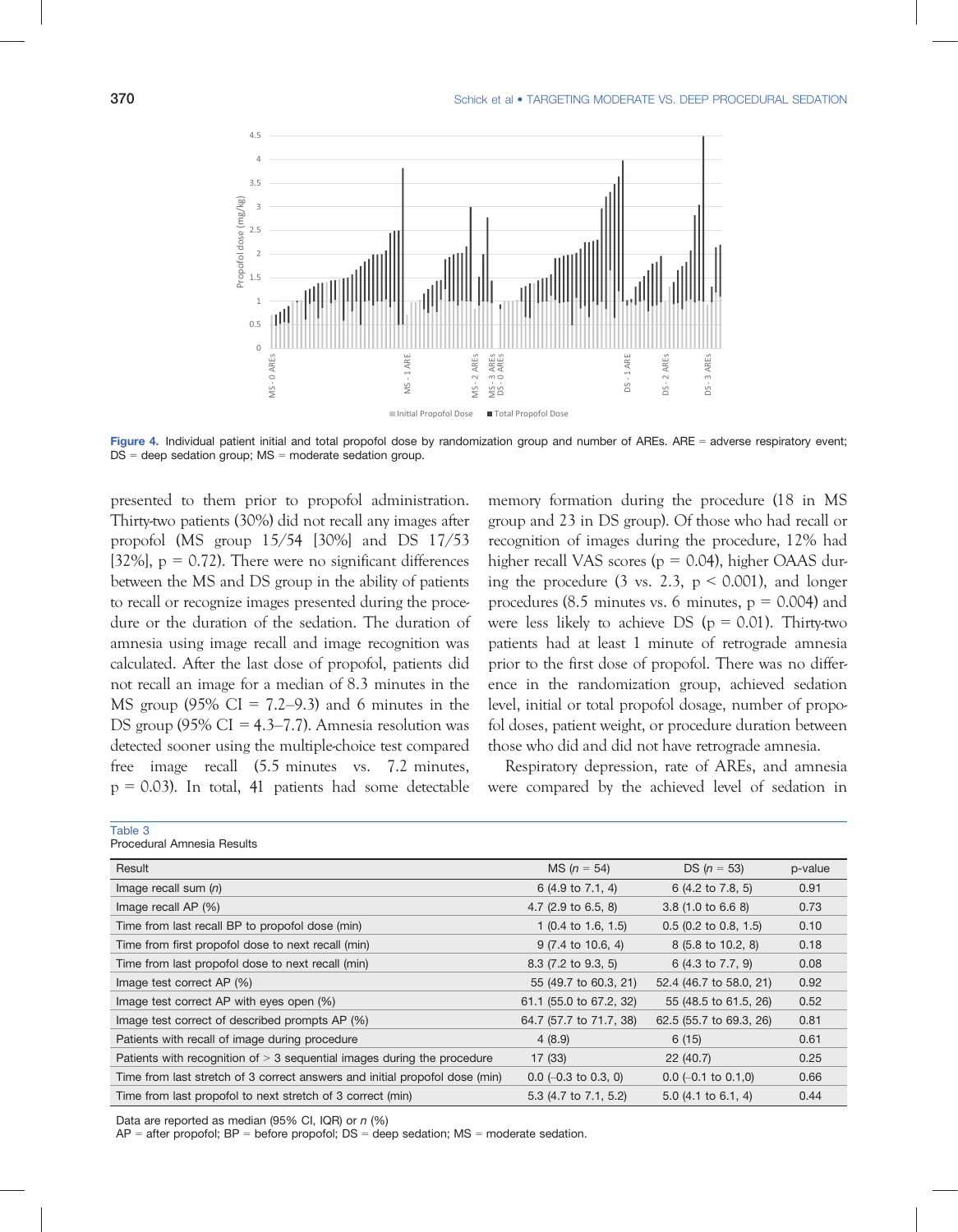#### Table 4

Results Summarized by Achieved Sedation Level

| Result                                                                       | $MS (n = 39)$      | DS ( $n = 68$ )       | p-value (difference in proportion, 95% CI) |
|------------------------------------------------------------------------------|--------------------|-----------------------|--------------------------------------------|
| Initial propofol dose (mg/kg)                                                | $0.99(0.9-1.1)$    | $0.98(0.9-1.0)$       | 0.92                                       |
| Total number of propofol doses                                               | $3(2.4-3.6)$       | $3(2.5-3.5)$          | 0.73                                       |
| Total propofol dose (mg/kg)                                                  | $1.5(1.3-1.7)$     | $1.5(1.3-1.7)$        | 0.69                                       |
| OAAS during procedure                                                        | $3.0(2.7-3.3)$     | $2.3$ ( $2.1 - 2.5$ ) | 0.001                                      |
| <b>RD</b>                                                                    | 21(54)             | 53 (78)               | $0.04$ (0.24, 0.06 to 0.41)                |
| $ETCO2$ waveform absence                                                     | 6(15)              | 20(29)                | $0.18$ (0.14, $-0.03$ to 0.28)             |
| Occurrence of one ARE                                                        | 5(13)              | 39(57)                | $0.001$ (0.45, 0.26 to 0.57)               |
| Occurrence of $> 1$ ARE                                                      | 1(3)               | 20(29)                | $0.02$ (0.27, 0.13 to 0.39)                |
| Need to use bag-valve mask                                                   | 0(0)               | 8(12)                 | $0.03$ (0.12, 0.01 to 0.22)                |
| <b>Total AREs</b>                                                            | 6                  | 64                    | 0.001 (0.79, 0.62 to 0.88)                 |
| Image recall AP (%)                                                          | $5.2$ (2.2–8.2)    | $3.4(1.4 - 5.4)$      | 0.27                                       |
| Image test percentage correct AP                                             | $60.0$ (52.8-67.2) | 49.3 (45.3–53.2)      | 0.003                                      |
| Image test percentage correct AP eyes open                                   | 65.0 (56.5–73.4)   | $53.2(48.4 - 58.0)$   | 0.01                                       |
| Patients with recall of image during procedure                               | 6(15.4)            | 4(5.8)                | $0.40$ (0.10, $-0.02$ to 0.24)             |
| Patients with recognition of $>$ 3 sequential<br>images during the procedure | 21(53.8)           | 18(26.5)              | $0.02$ (0.27, 0.08 to 0.45)                |
| Patient pain VAS score (cm)                                                  | $0.05(0.0-0.1)$    | $0.01(0.0-0.1)$       | 0.22                                       |
| Patient perceived recall VAS score (cm)                                      | $0.13(0.0-0.2)$    | $0.08(0.0-0.1)$       | 0.08                                       |

Data are reported as median (95% CI) or  $n$  (%)

AP = after propofol; ARE = adverse respiratory event; DS = deep sedation; MS = moderate sedation; OAAS = observer's assessment of alertness/sedation; RD = respiratory depression.

Table 4. There was no difference in the total dosage of propofol used or the number or propofol doses between those that achieved MS and DS. Those who achieved MS had a 24% decrease in the incidence of RD had 44% decrease in the occurrence of AREs. However, this group also had a small increase in the OAAS score during the procedure and increased recognition of image prompts during procedure and during sedation. There was no difference in image recall during procedure and during duration of sedation.

During this study, 104 of 107 procedures were successful. There were two unsuccessful procedures in the MS group (a distal radius fracture reduction and a lunate dislocation) and one in the DS group (a hip reduction); of the two unsuccessful procedures in the MS group, both achieved a deep level of sedation. The distal radius fracture reduction was successful after a second reduction attempt under sedation; the other two procedures required reduction under general anesthesia in the operating room.

## **DISCUSSION**

The preprocedural assignment of a target sedation level did not lead to a difference in the rates of AREs or amnesia during PS in the ED. Patients randomized to DS were more likely to have more than one ARE with an effect size of 17%. Patients randomized to DS also had a 23% increase in the total number of AREs. Patients assigned to the moderate target sedation level achieved this sedation level only 50% of the time and 77% of the time for the DS target group. During this study, only the target sedation level was assigned and there were no specific propofol dosing guidelines for sedating physicians. This indicates that it is difficult to control the level of sedation, particularly when trying to achieve a lighter level of sedation, and could also indicate that the typical starting dose of propofol of 1 mg/kg might be excessive when trying to target MS. This also demonstrates that despite having a target sedation level, the achieved level of sedation is frequently different than the desired goal, which makes assigning a preprocedural target sedation level an unreliable tool to ensure a specific PS level.

It has already been established that patients who achieve MS have similar procedural recall and a trend toward decreased RD than those who achieve  $DS<sub>i</sub><sup>9</sup>$ the current data support these prior findings. Previously, the largest randomized trial on this topic  $(n = 75$  patients) was unable to determine if there was a difference in RD or amnesia caused by assigning a presedation target.<sup>2</sup> In the prior study, the smaller size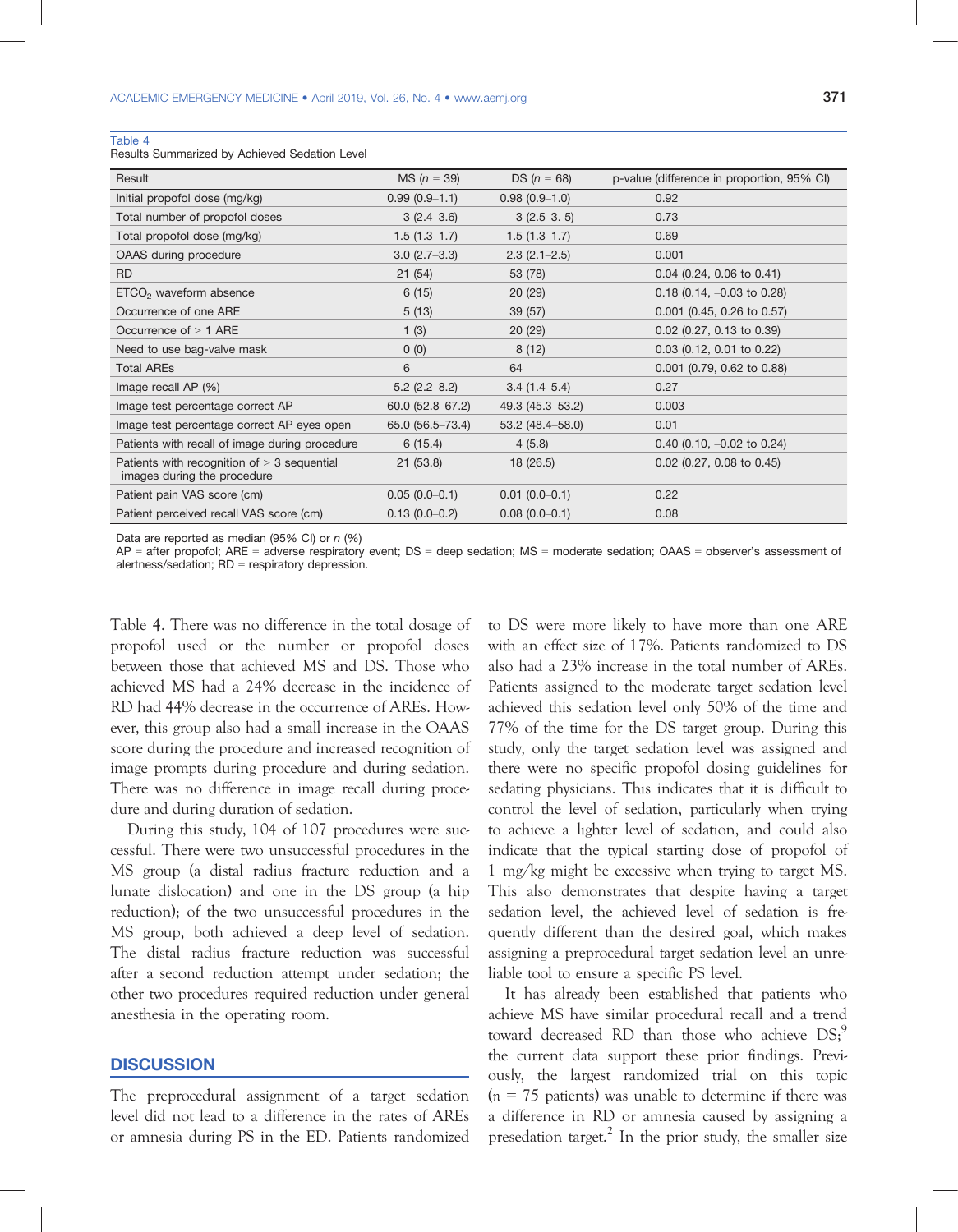and poor separation of the randomization arms limited the strength of this conclusion. Our trial had a larger number of enrolled patients and also utilized the visual memory test to allow for a more robust assessment of amnesia.

There was a difference in AREs based on the level of sedation achieved. In patients who achieved DS, there was a 44% increase in patients that had one ARE, 26% increase in the need for more than one ARE, and 79% increase in total AREs. This effect was not related to dosage or propofol or number of doses of propofol given. Compared to achieving DS, those who achieved MS had a similar percentage of images freely recalled of the prompts provided, but did get 10% more answers correct on the image recognition quiz.

Assigning a target sedation level also did not change the rate of procedural recall or amnesia or the duration of amnesia. Thirty percent of patients did not recall an image after propofol despite appearing to reach their mental status baseline and easily being able to describe images. Patients were only able to correctly identify 64% of prompts on the multiple-choice test when they were alert enough to describe the image during the sedation. This suggests that that the memory-altering effects of propofol are not directly related to the apparent level of consciousness or the ability to verbally interact after propofol is administered. No patient recalled an image that they did not describe; however, some patients who did not appear alert were able to recognize multiple sequential images without being able to describe the image or subsequently recall them, which demonstrates that the ability of the patient to verbally interact and appear alert is not a sensitive measurement of the ability to form memories. During periods of time when a patient lost their endtidal wave form or needed bag-valve mask breaths, jaw thrust, or sternal rub, no images were recalled.

Prior studies have postulated that there is a degree of retrograde amnesia associated with propofol PS.<sup>10</sup> In our study, patients were able to free recall images presented to them 30 to 60 seconds prior to the sedative dose. Patients could recall 42% of images from the start of the study prior to receiving any sedating drug. On average, patients continued to intermittently recognize images until 15 seconds before the propofol dose. It is possible that this difference is related to the increased ability of patients to recall visual prompts rather than verbal prompts used in previous research. Patients had near perfect scores (median = 100%, Table 1) on the recognition test prior to the start of the procedure

indicating that the retrograde amnestic effects of propofol are present but variable and incomplete.

The return-to-baseline mental status after the procedure start was 13 minutes in both randomization groups; this is similar to prior studies on this subject.<sup>10</sup> There were no documented emergence phenomenon or other adverse events during patient recovery after the end of the procedure in either group.

There is not a described dose of propofol that can be used to reliably achieve MS or DS, and both levels have been described as achieved using similar doses. The MS target group had a 12% decrease in the initial dose and 18% decrease in the total propofol dose compared to the DS target group. Future studies using different initial doses based on these findings may help refine the current dosing recommendations for propofol.

Both randomization groups had a similarly high rate of RD. Eight patients required bag-mask ventilation during sedation; it was three times more likely that these patients were assigned to target DS, but this difference was not statistically significant. Only one of these patients received a propofol dose of  $>1.5$  mg/kg. This illustrates the variable respiratory effects of propofol that can occur with typical doses and the necessity of vigilant airway monitoring for both moderate and deep procedural target sedation levels.

Analysis of the achieved level of sedation showed a clear relationship between DS and an increased occurrence of AREs. We also found increased image recognition after propofol and during the procedure in the MS group, but not of increased image recall or a difference in the patient reported recall and pain VAS scores.

The assignment of a target sedation goal of moderate did not result in that target level being consistently achieved. Despite this, however, assigning a target sedation level of moderate decreased the occurrence of multiple AREs. It does not, however, decrease the overall incidence of AREs, the rate of subclinical RD, procedural amnesia, patient satisfaction, patient perceived recall, patient pain, procedural difficulty, or procedure success rate. Further research into the factors that can result in the consistent achievement of moderate rather than DS with propofol may be useful for the development of sedation protocols with less respiratory events but consistent procedural amnesia.

# LIMITATIONS

The independent variable in this study that is difficult to control is physician behavior. Sedating physicians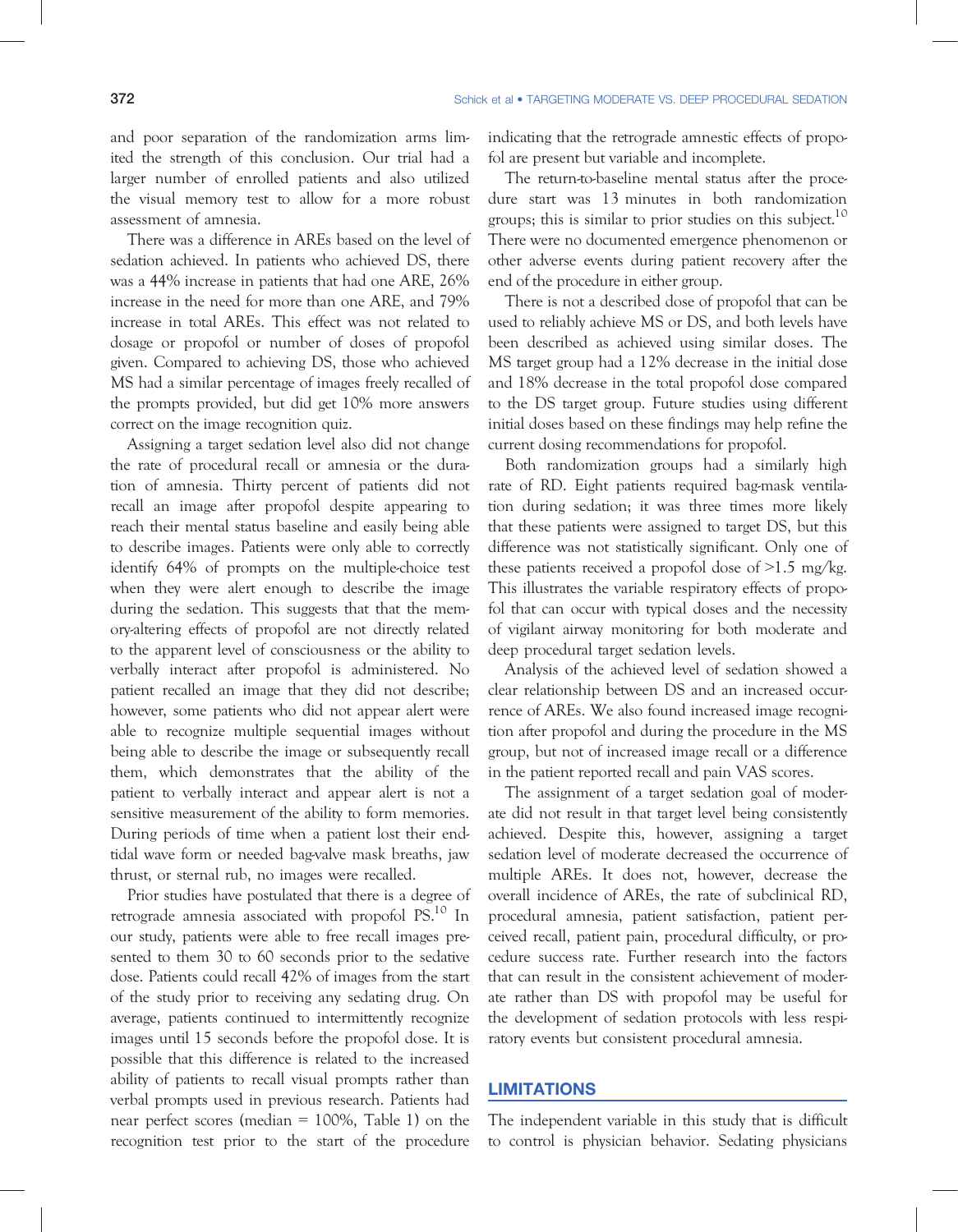were assigned a target sedation level, but how they chose to deliver the drug to achieve that goal was up to physician discretion. It does appear that the sedating physicians in this study attempted to use less propofol as there was a significant difference between randomization groups. This study design was intended to resemble the clinical practice of the assignment of target sedation levels. It is unclear, however, if the difference in the rate of achieving the targeted goal of sedation between the moderate and deep groups is secondary to unpredictable drug effects or to physician compliance with the study protocol.

Our criteria used for defining RD have been used in several prior studies;  $8,20,21$  these indicate subclinical changes that indicate a patient has a change in their respiratory effort. Not all patients that meet this definition of RD experience clinically significant respiratory compromise. In this study, the prevalence of subclinical RD was higher than in prior studies (64%–70% vs. 49%), making it likely that our study was underpowered for our primary ARE outcome.

Another possible limitation is that, often when patients are deeply sedated they are unable to open their eyes, making visual prompt delivery impossible. During a prior study using verbal prompts,<sup>12</sup> no patients were able to recall a verbal prompt after the sedation that they did not repeat. Therefore, it is unlikely that we missed detecting patient memory formation during the period of time that the patients' eyes were closed.

Also, due to the fact that a variety of procedures were performed, some patients had significantly longer sedations than others. Because of this, some patients were presented with significantly more visual prompts and needed to retain memories for a longer period of time. However, given that the patients uniformly performed well on the image recognition test for the images seen prior to the sedation, this likely was not a significant barrier.

Although we did not detect a difference in our primary outcome of rate of AREs or procedural amnesia, we did detect a difference in the need for multiple AREs and total AREs. This indicates that there is likely a trend toward increased clinically significant AREs in the deep target sedation level group. The increased prevalence of RD in this study from our prediction and the difficulty with achieving the targeted sedation level made it more difficult to assess this. It is likely that a larger trial would be needed to detect differences in RD and amnesia, but it is likely that they exist as the differences were apparent when examining the achieved sedation level data.

#### **CONCLUSIONS**

In this randomized clinical trial, assigning a presedation target of moderate or deep sedation increased the need for multiple adverse respiratory events and increased total number adverse respiratory events, despite the fact that it did not reliably achieve the target sedation level. There was no difference in the number of patients who experienced an adverse respiratory event, visual prompt recall or recognition during the procedure, patient-reported pain, patient-reported recall, patient satisfaction, or procedural difficulty between the target groups. When examining the achieved level of sedation, MS was associated with a decrease in adverse respiratory events with a small decrease in procedural amnesia. Our study suggests that a target of moderate sedation provides adequate amnesia with fewer adverse respiratory events than a target level of deep sedation, even though it frequently results in the achievement of deep sedation.

The authors acknowledge Lila Steinberg from the Department of Emergency Medicine, Hennepin County Medical Center.

#### References

- 1. Williams MR, Ward DS, Carlson D, et al. Evaluating patient-centered outcomes in clinical trials of procedural sedation, part 1 efficacy: sedation consortium on endpoints and procedures for treatment, education, and research recommendations. Anesth Analg 2017;124:821–30.
- 2. Miner JR, Huber D, Nichols S, Biros M. The effect of the assignment of a pre-sedation target level on procedural sedation using propofol. J Emerg Med 2007;32:249–55.
- 3. American Society of Anesthesiologists. Continuum of Depth of Sedation Definition of the General Anesthesia and Levels of Sedation Analgesia. ASA Standards, Guidelines, & Statements. Available at: https://www.asahq.org. Accessed November 18, 2017.
- 4. Marik PE. Propofol: therapeutic indications and sideeffects. Curr Pharm Des 2004;10:3639–49.
- 5. Miner JR, Moore JC, Austad EJ, Plummer D, Hubbard L, Gray RO. Randomized, double-blinded, clinical trial of propofol, 1:1 propofol/ketamine, and 4:1 propofol/ketamine for deep procedural sedation in the emergency department. Ann Emerg Med 2015;65:479–88.
- 6. Messenger DW, Murray HE, Dungey PE, Van Vlymen J, Sivilotti ML. Subdissociative-dose ketamine versus fentanyl